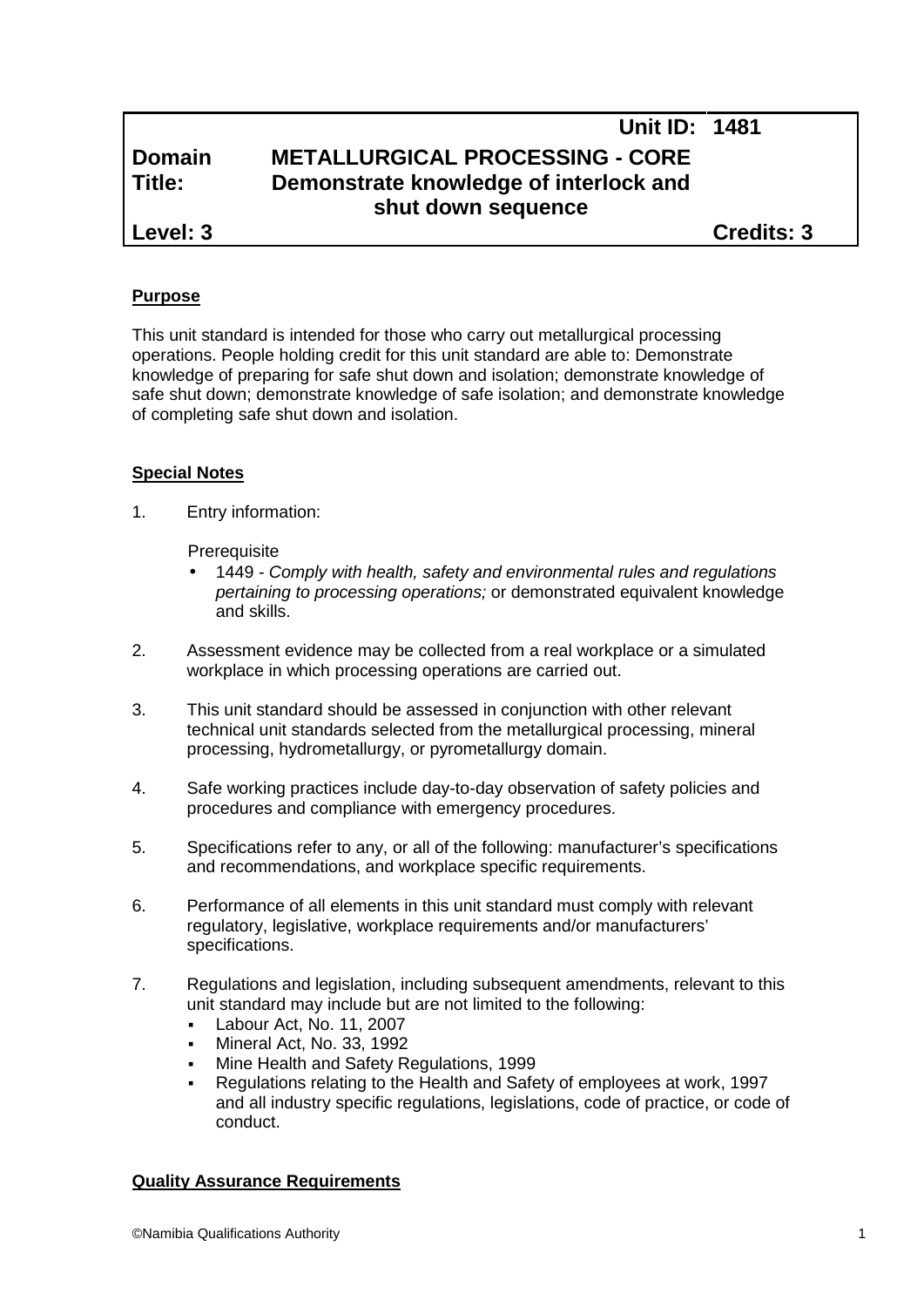This unit standard and others within this subfield may be awarded by institutions which meet the accreditation requirements set by the Namibia Qualifications Authority and the Namibia Training Authority and which comply with the national assessment and moderation requirements. Details of specific accreditation requirements and the national assessment arrangements are available from the Namibia Qualifications Authority and the Namibia Training Authority. All approved unit standards, qualifications and national assessment arrangements are available on the Namibia Training Authority website www.nta.com.na.

# **Elements and Performance Criteria**

### **Element 1: Demonstrate knowledge of preparing forsafe shut down and isolation**

## **Performance Criteria**

- 1.1 Work instructions, including plans, quality requirements, handling procedures and operational details are described.
- 1.2 Safety and security requirements, including personal protective clothing and equipment are described.
- 1.3 Equipment, tools, and accessories to carry out tasks are described.
- 1.4 Environmental protection requirements are described in accordance with the project environmental management plan.

### **Element 2: Demonstrate knowledge of safe shut down**

### **Performance Criteria**

- 2.1 Possible workplace hazards and associated risks are described.
- 2.2 Knowledge of the operational function of machine and/or equipment is demonstrated.
- 2.3 Safe shut down sequence is described.
- 2.4 Procedures for depressurising, emptying, de-energising of machine and/or equipment is described.

### **Element 3: Demonstrate knowledge of safe isolation**

### **Performance Criteria**